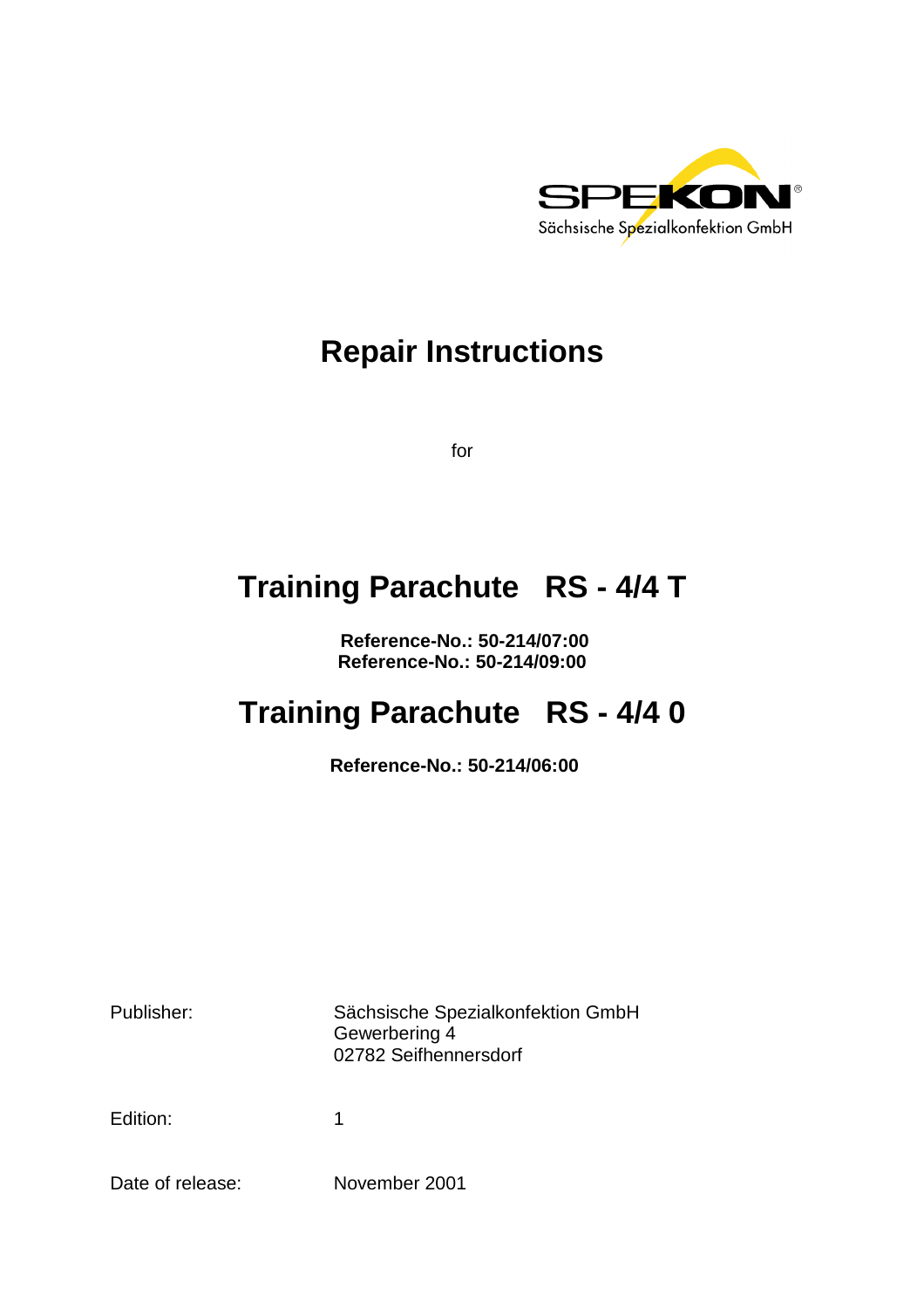# **Table of Contents**

### **1. General**

# **2. Description of the routine repair work**

- 2.1 Inner packing with static line
- 2.1.1 Replace inner packing with static line
- 2.1.2 Replace static line
- 2.1.3 Replace snap hooks
- 2.1.4 Resewing suspension line loops
- 2.1.5 Replace loop belt
- 2.1.6 Replace protective sleeve
- 2.1.7 Loop on covering flap
- 2.1.8 Repair edging tape
- 2.2 Parachute canopy
- 2.2.1 Replace parachute canopy
- 2.2.2 Replace top loop
- 2.2.3 Replace suspension line
- 2.2.4 Replace top line
- 2.2.5 Patching the top tape
- 2.2.6 Replacing fields
- 2.2.7 Patching the parachute canopy
- 2.2.8 Replace v-strap
- 2.2.9 Repair net
- 2.3 Harness
- 2.3.1 Replace harness
- 2.3.2 Replace intermediate harness
- 2.3.3 Replace rubber loop
- 2.4 Container
- 2.4.1 Replace container
- 2.4.2 Patching
- 2.4.3 Replace frame
- 2.4.4 Replace securing loop
- 2.4.5 Resew sew-on plate on the grommet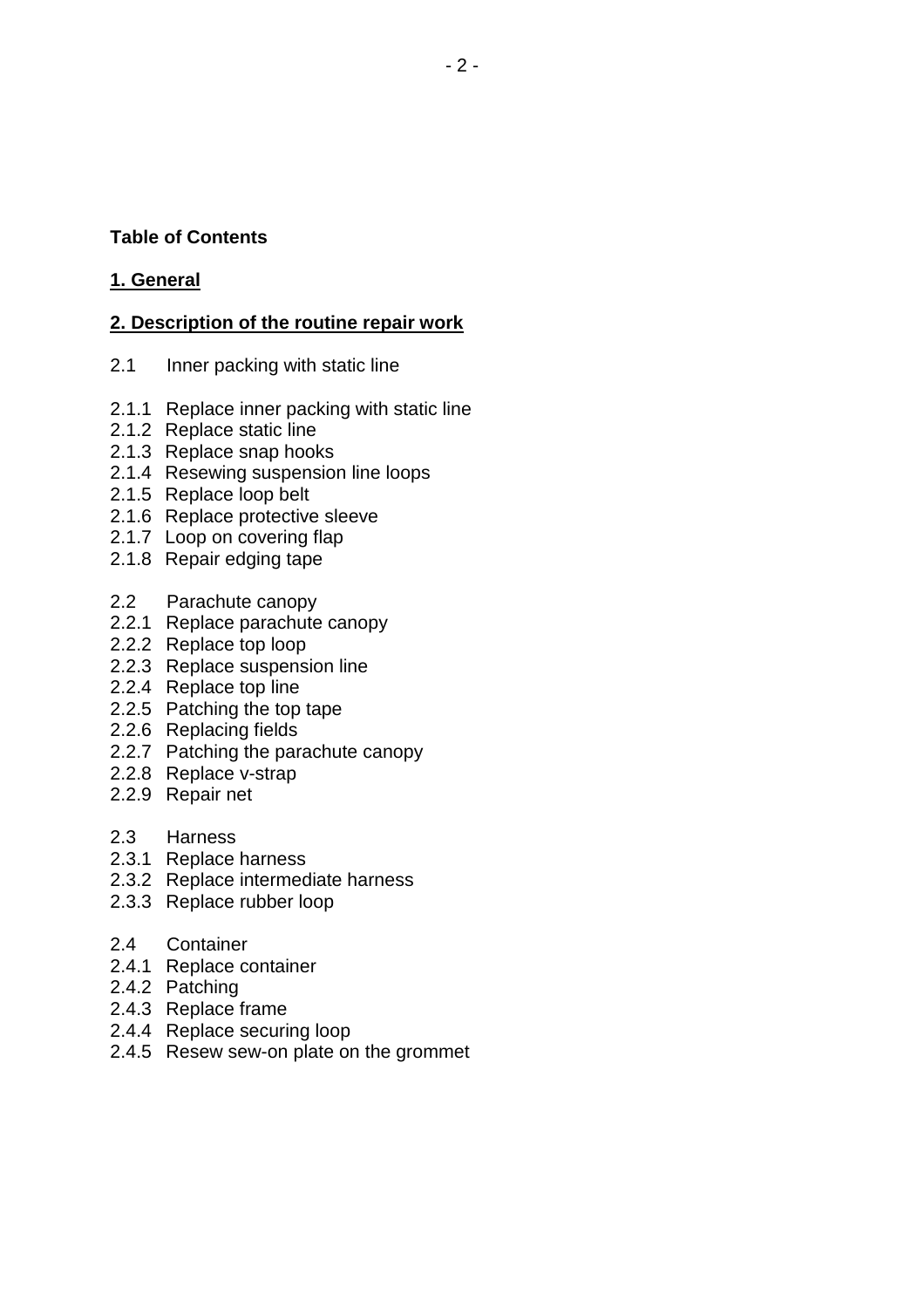### **1. General**

Routine maintenance work and alterations may only be carried out by persons authorised to do so.

All sewing and resewing work must be done with

- thread of a contrasting colour on the parachute canopy,
- thread of the same colour for inner packing with static line and harness,
- the respectively same thread for darning.

Where something is resewn, the new stitches are to be made on top of the stitches to be improved. All stitching must extend at least 50 mm beyond the area to be repaired on both sides. Polyamide belt tapes are to be hot-cut. Cotton belt tapes are to be soaked in wax (50% beeswax and 50 % paraffin).

Note: If the parachute canopy and the suspension lines are to be sewn/seamed with a flatbed sewing machine there should be 30 +/- 3 stitches per 100 mm, with a saddler machine 20 +/- 2 stitches per 100 mm.

Note: Due to the automatic production, the stitch patterns of some series do not match the diagrams shown here.

When structural units are replaced all the necessary device data must be transferred onto the new structural units so that it can be determined unequivocally that the new structural unit belongs to the set.

# **2. Description of the routine repair work**

- 2.1. Inner packing with static line
- 2.1.1 Replace inner packing with static line
- 2.1.2 Replace static line

Separate damaged static line and sew with Nm 11/ 4 nylon thread. (see Figure 1)

2.1.3 Replace snap hooks

Separate damaged snap hooks and sew according to pattern with Nm 11/ 4 nylon thread. ( see Figure 2 )

2.1.4 Resewing suspension line loops

Resew the damaged stitching on the suspension line loops with the thread used on the pattern. ( see Figure 3 )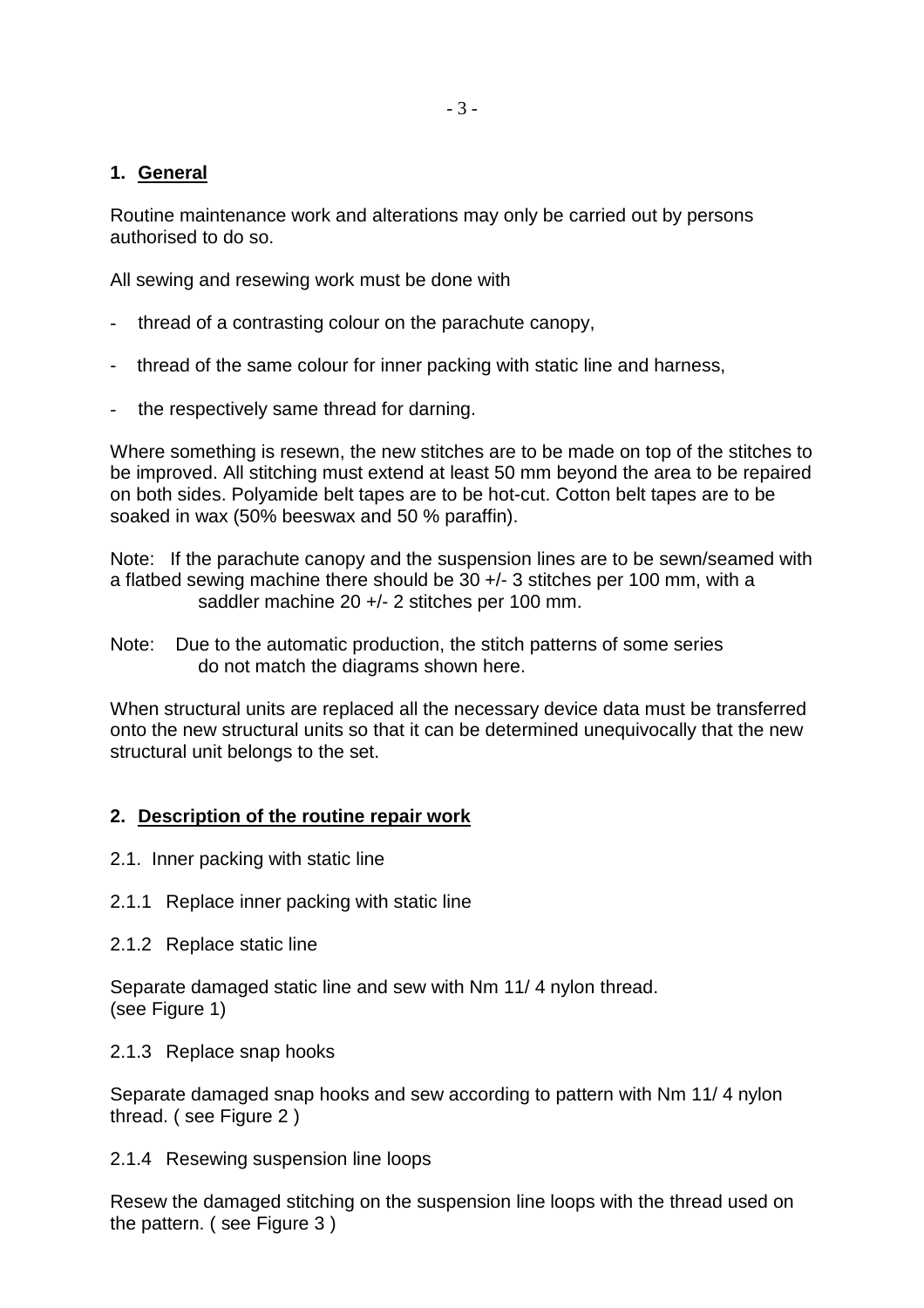#### 2.1.5 Replace loop belt

Separate loop belt, manufacture according to pattern and sew on with Nm 20/3 nylon thread.

#### 2.1.6 Replace protective sleeve

Remove damaged protective sleeve, tailor according to pattern 635x90 mm and sew with Nm 40/ 3 nylon thread.

#### 2.1.7 Loop on covering flap

Remove damaged loop on the cover flap. Tailor new loops according to pattern and sew with Nm 40/ 3 nylon thread. ( see Figure 4)

#### 2.1.8 Repair edging tape

Darn damaged areas up to 15 mm on a zigzag machine with Nm 40/ 3 nylon thread. When larger areas of damage are repaired the repair should extend 25 mm beyond the damaged area on each side. Cut edging tape plus 20 mm, fold over edges 10 mm and sew with Nm 40/ 3 nylon thread. (see Figure 5)

#### 2.2 Parachute canopy

#### 2.2.1 Replace parachute canopy

Open separable rectangular ring and remove from intermediate harness. Do not remove the suspension lines from the separable rectangular ring. Affix new canopy to the intermediate harness with the separable rectangular ring.

#### 2.2.2 Replace top loop

.

Separate damaged top loop. Cut according to pattern and sew with Nm 11/ 3 nylon thread.

Note: Ensure that all top lines are held in the loop and that the top loop is fed through the top insertion

#### 2.2.3 Replace suspension line

Remove damaged suspension line. Hot-cut the suspension line RS – 4/4 T to 8430 mm with 1 daN pretension. Compare new suspension line with the next suspension line and integrate into the canopy in exactly the same manner. After the repair, the opened-up seams should be sewn zigzag again with Nm 40/ 3 nylon thread (see Figure 6).

Tie the suspension line into the separable rectangular ring on the intermediate harness and sew in zigzags (see Figure 7).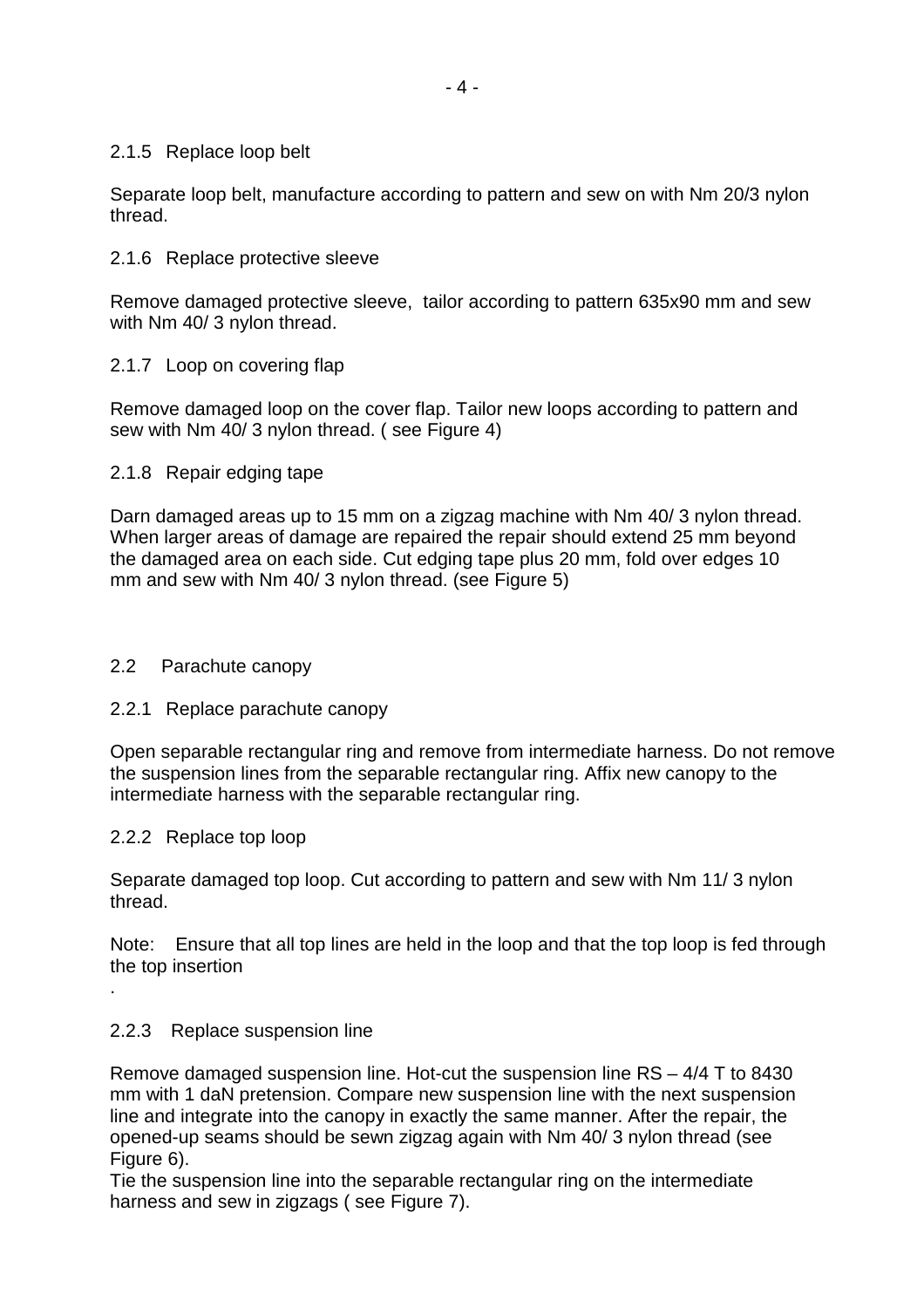#### 2.2.4 Replace top line

Remove damaged top line. Measure new line against pattern and hot-cut. Ensure that the top line is fed through the top loop in the correct place and sew in zigzags exactly as the neighbouring top line with Nm 40/ 3 nylon thread. (see Figure 8)

#### 2.2.5 Patching the top tape

Cut top tape appropriately and impregnate on the corners. Sew it onto the damaged top tape from the inside with quadruple stitching and Nm 40/ 3 nylon thread in such a manner that it extends15 mm beyond the 2 neighbouring longitudinal canopy seams. The rows of stitches are each to be sewn 0 mm beyond the patch tape ends. Only one patch is allowed.

Patches always inside, also in the event of damage to the outside. ( see Figure 9 )

#### 2.2.6 Replacing fields

- Arrange parachute canopy on the table in such a manner that the inside of the parachute canopy is facing upwards.
- Affix damaged part of canopy to the table with drawing pins.
- Marked damaged field 12 mm inside each inner seam with contrasting colour.
- Cut out damaged field along the marking.
- Where necessary cut the suspension lines, top lines, longitudinal reinforcement, transverse reinforcement, reinforcement tapes, v-straps, base net to the necessary lengths.
- Fold up edges to the respective inner seam and pin in position.
- Cut replacement field out of the appropriate canopy material according to template.
- Position replacement field correctly in the cut out canopy part and fold it downwards along the transverse and longitudinal seam so that the fold of the fold of the transverse and longitudinal seam cover each other and then pin.
- Sew on replacement field with Nm 40/ 3 nylon thread. Where necessary resew/zigzag sew (separated) suspension lines, top lines , reinforcement tapes, v-straps.

#### 2.2.7 Patching the parachute canopy

Holes in the canopy fabric up to a size of 250 x 250 mm and tears up to 400 mm in length will be repaired by affixing a patch.

The patch is cut 50 mm larger than the damaged area on each side. Thread direction of the patch should be the same as the thread direction of the fabric of the canopy gore. The patch is to be laid over the damaged part of the canopy on the outside, the edges of the patch are to be folded in 10 mm and sewn on with the sewing machine with short edges. On the other side of the canopy the damaged area is to be cut out, the edges of the hole will be folded over 10 mm and sewn with the sewing machine with short edges (Figure 10).

When the arrangements of the patches on the canopy is the same as the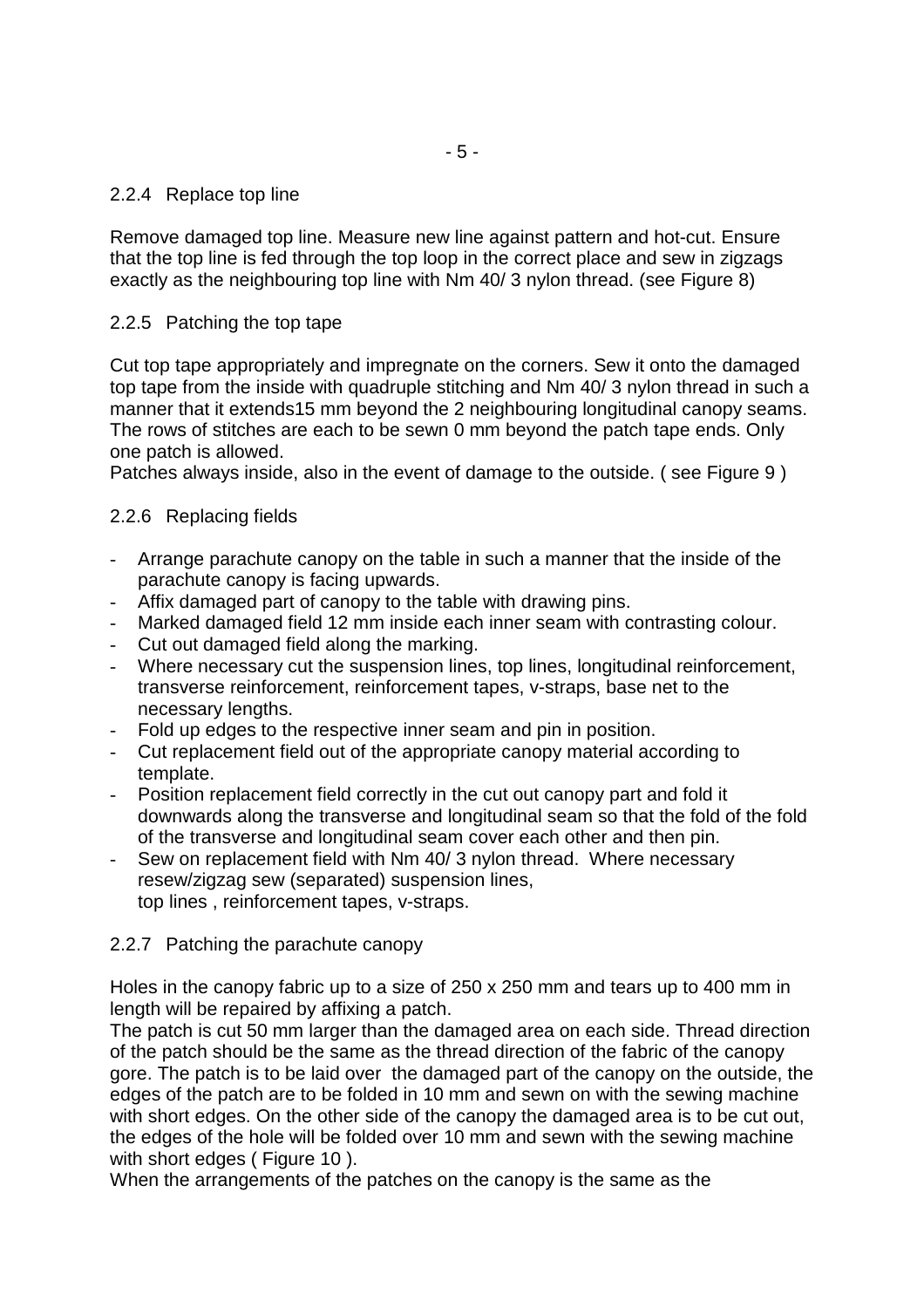arrangement of the reinforcement tapes, the tapes should first be removed, the patches sewn on and the separated tapes are then to be sewn on over the patches. If the damage is within 10 mm of the short seam this must then be removed approx. 100 – 130 mm on both sides of the damaged area

and the damaged areas must be repaired as described. The separated seam is then returned into its original condition and then closed again with a one-needle machine. If the canopy fabric is damaged within the base tape without the base tape being destroyed a patch will be stuck onto the inner side of the canopy, folded around the base edge and sewed onto the outside of the canopy.

# ( see Figure 11 )

If the canopy fabric is damaged directly next to the base edge, the base is opened up approx. 150 mm in both directions from the damaged area. The patch is affixed from the outside. The bases will then be restored to its original condition and machinestitched with quilt stitches. The beginning and the end are sewn over 50 mm. (see Figure 12)

Damaged areas on the reinforcement tapes are repaired by sewing on new tapes of the same kind on top of the original tapes with an added 110 mm on each side. The ends of the tapes are to be folded inwards 10 mm. The length of the damaged areas of the tapes may not exceed 150 mm. Broken machine stitches will be repaired with additional quilt-stitches directly on the old seam. All seam starts are to be oversewn by 50 mm.

Where the canopy fabric and the base tape is damaged near a suspension line, this must be cut off and the base must be opened up correspondingly wide. The damages of the base tape max. 150 mm. The base tape must overlap on both sides

by 200 mm. The base will be restored to its original condition and secured with quiltstitching whereby the start and end of the seam is oversewn by 50 mm. Suspension line and v-strap will be sewn or zigzag-sewn appropriately.

# 2.2.8 Replace v-strap

- Remove damaged v-strap
- Hot-cut the strap at an angle of 45°.
- Position replacement strap around the suspension line so tightly that the loop lies at the lower base edge.
- Sew and zigzag the v-strap.
- Zigzag stitch the suspension line on the longitudinal seam of the canopy.

# 2.2.9 Repair net

- Cut at least 50 mm more than damaged area.
- If the damage is closer than 25 mm to the net cross, the repair must be made at least over 25 mm over the cross.
- Where damage is close to the suspension line, skip over the suspension line at least 25 mm without sewing.
- In the event of damage to a vertical line on the upper horizontal line, separate the vertical lines on the horizontal line and sew the replacement part with horizontal line next to the old line.
- Sew with Nm 40/ 3 nylon thread using a zigzag sewing machine. (see Figure 13)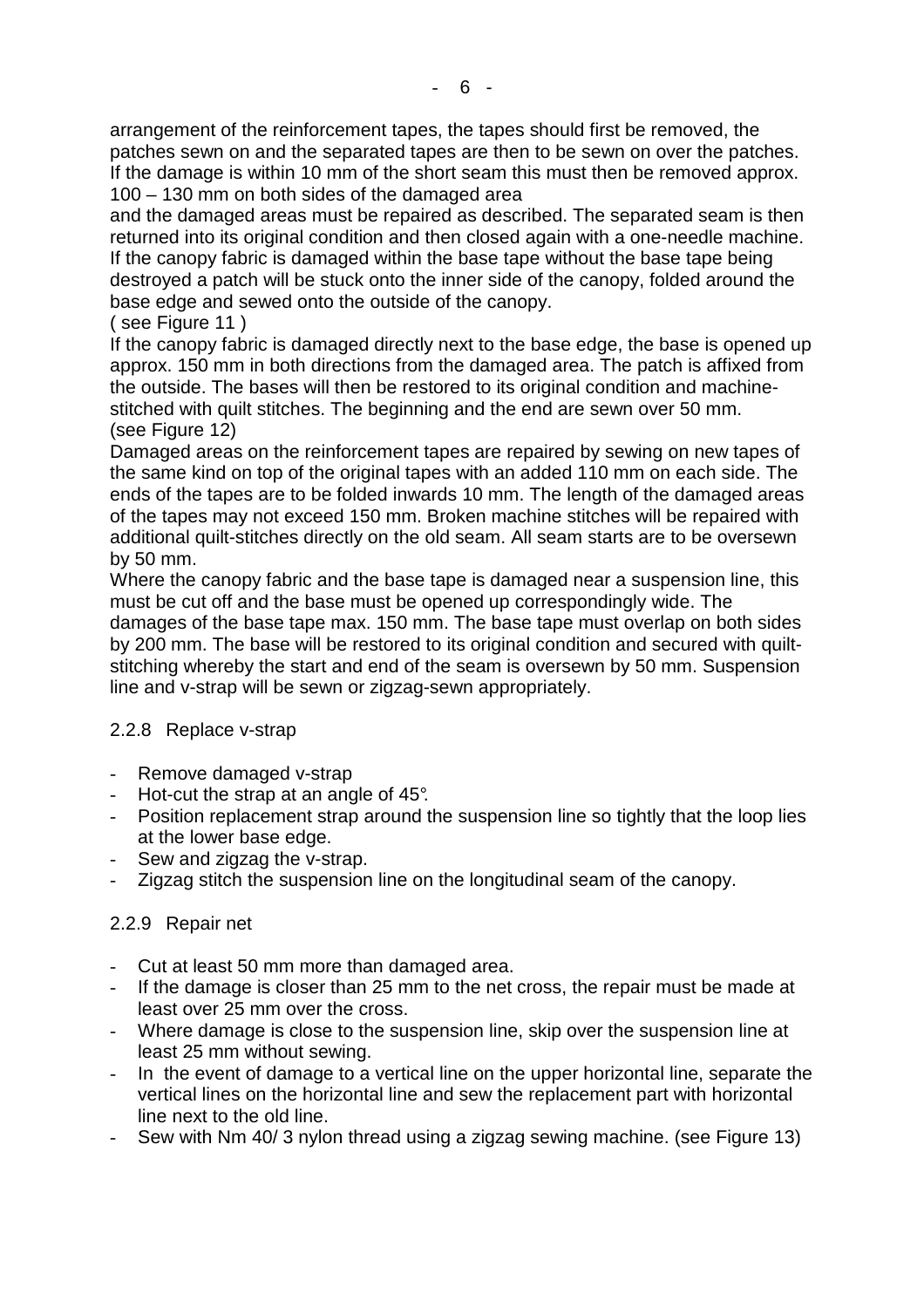#### 2.3 Harness

Note: Seams on the harness are to be sewn with Nm 11/ 4 nylon thread and the padding replaced, Nm 11/ 4 nylon thread.

#### 2.3.1 Replace harness

Open canopy quick-release locks. Open press studs on the retaining belts on the container and remove harness. Lace new harness in container and close the press studs on the retaining belts. Join intermediate harness to harness.

#### 2.3.2 Replace intermediate harness

Open canopy quick-release locks. Undo separable rectangular ring and affix to new intermediate harness.

#### 2.3.3 Replace rubber loops

Replace rubber loops on back straps, leg straps and chest belt.

#### 2.4 Container

#### 2.4.1 Replace container

Open press studs on the retaining straps of the container and take out harness. Change container, replace harness and close the press studs on the retaining straps of the container.

#### 2.4.2 Patching

There are no limitations with regard to external dimensions and number. Sew with Nm 40/ 3 nylon thread. (see Figure 14)

#### 2.4.3 Replace frame

Undo base seam on container flap 4. Pull out frame and replace with new frame. Close base seam again using Nm 11/ 2 nylon thread.

#### 2.4.4 Replace securing loop

Undo hand stitches on rubber band 50x70. Take out old securing loop. Hot-cut a new securing loop, tie both ends together and retract washer. Then push the securing loop under the rubber band and through the grommet, and then hand stitch on the rubber band with Nm 40/ 3 nylon thread.

2.4.5 Resew sew-on plate on the grommet

Stitches on the sew-on plate are to be resewn with Nm 40/ 3 nylon thread.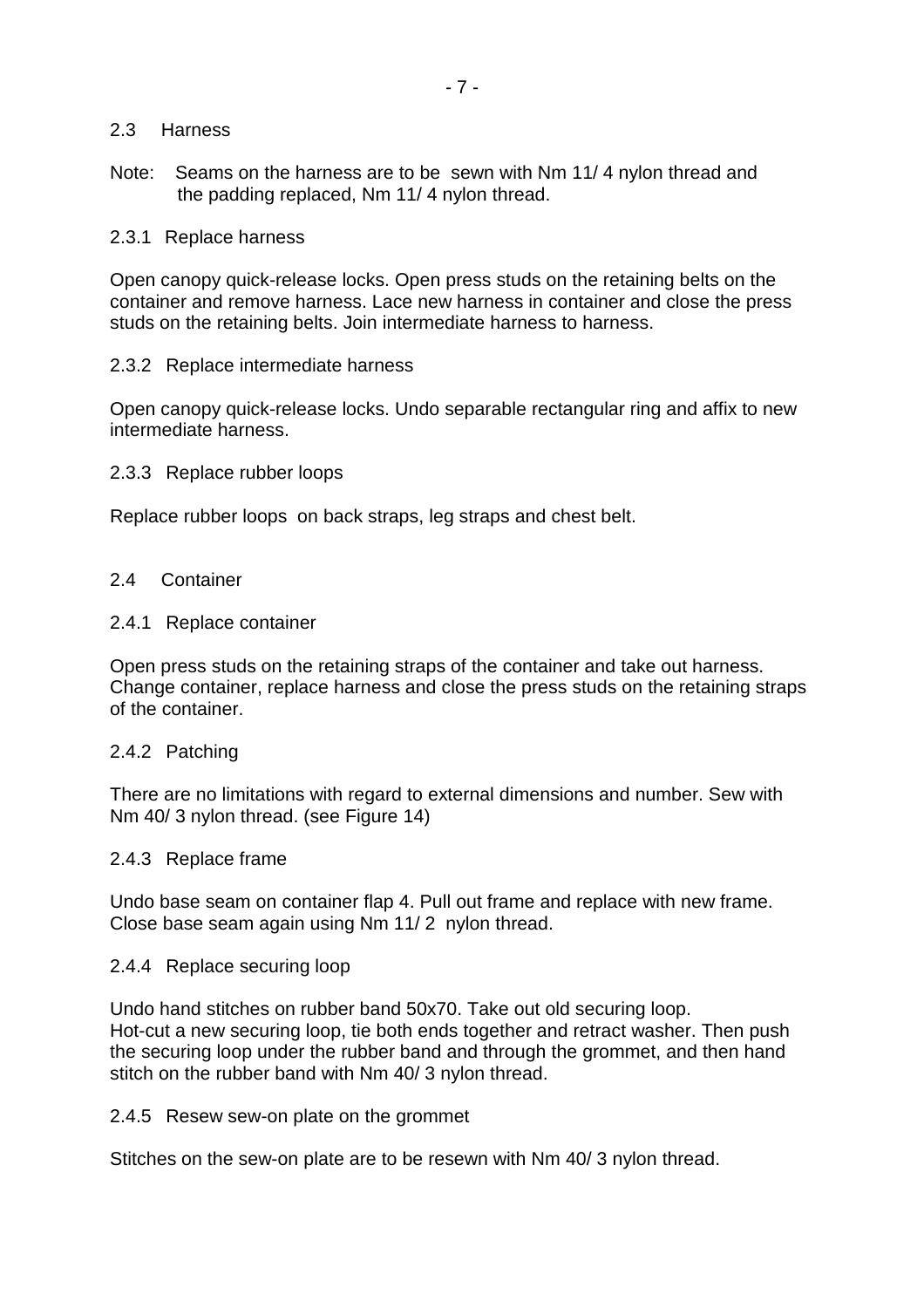

Figure 1 Replace static line



 $\hat{\mathcal{L}}$ 

Figure 2 Replace snap hooks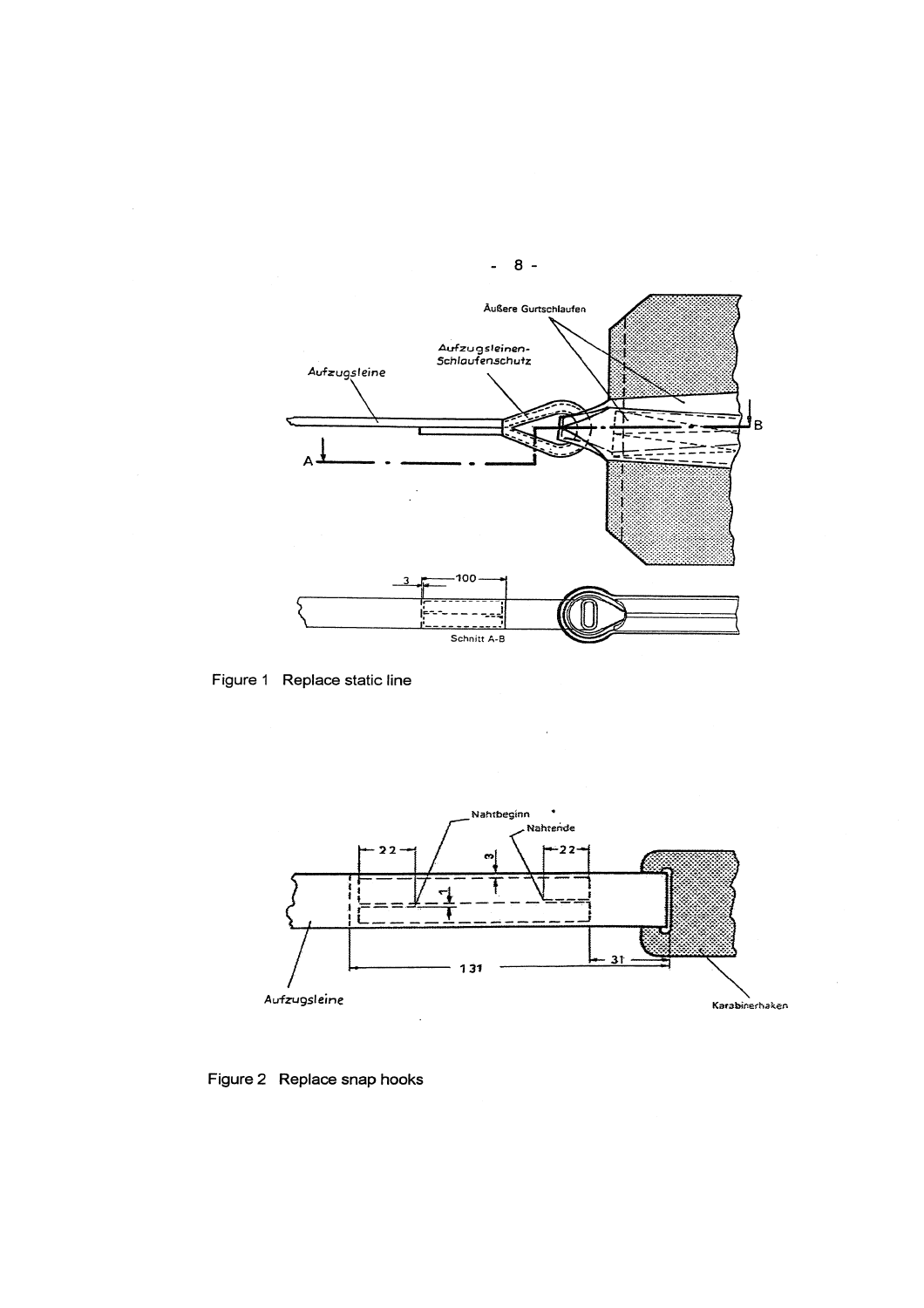

Figure 3 Resew suspension line loops

 $\cdot$ 



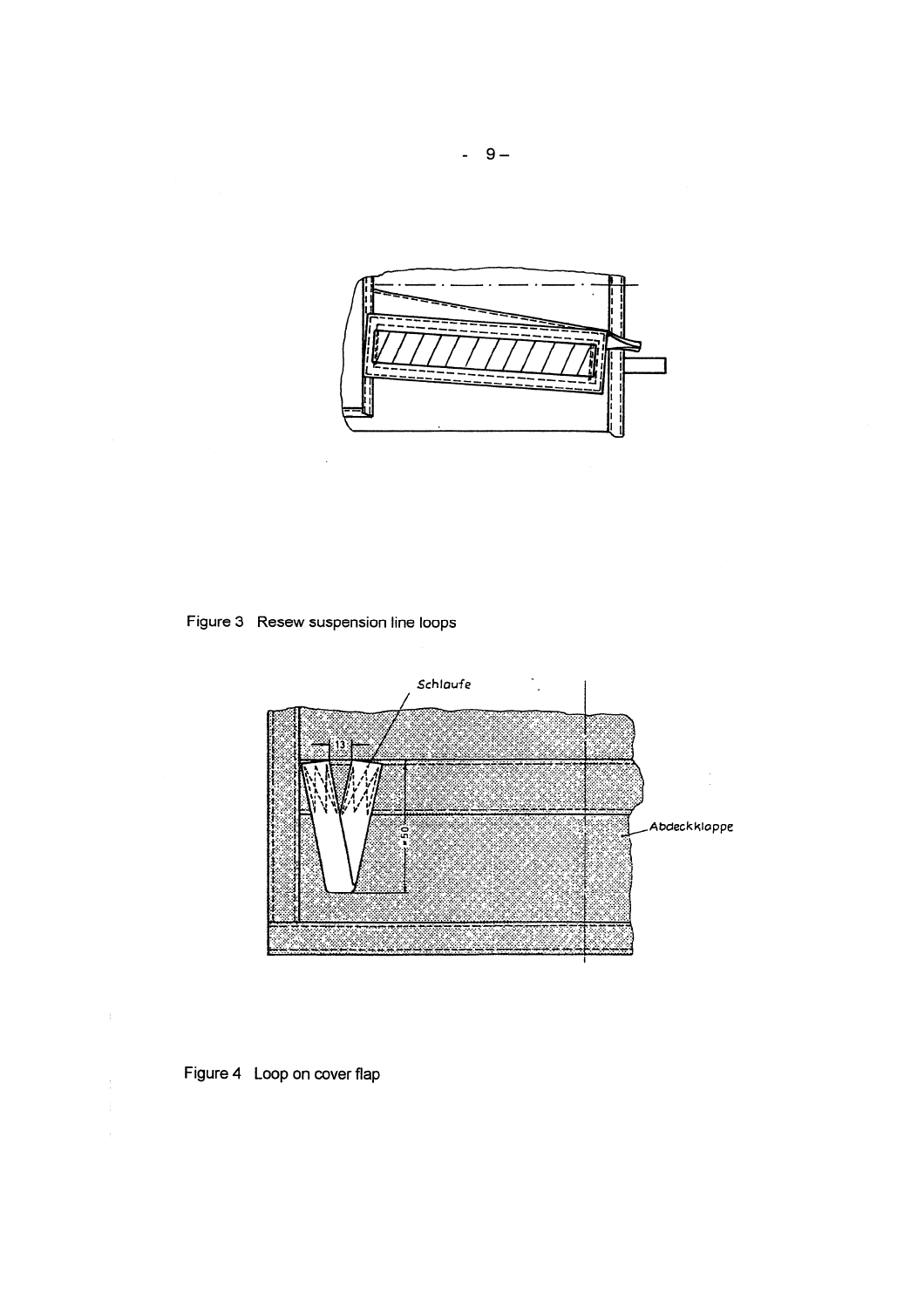



Figure 5 Repair edging tape



 $\hat{\mathcal{A}}$ 

Figure 6 Integrate suspension line in canopy

 $-10-$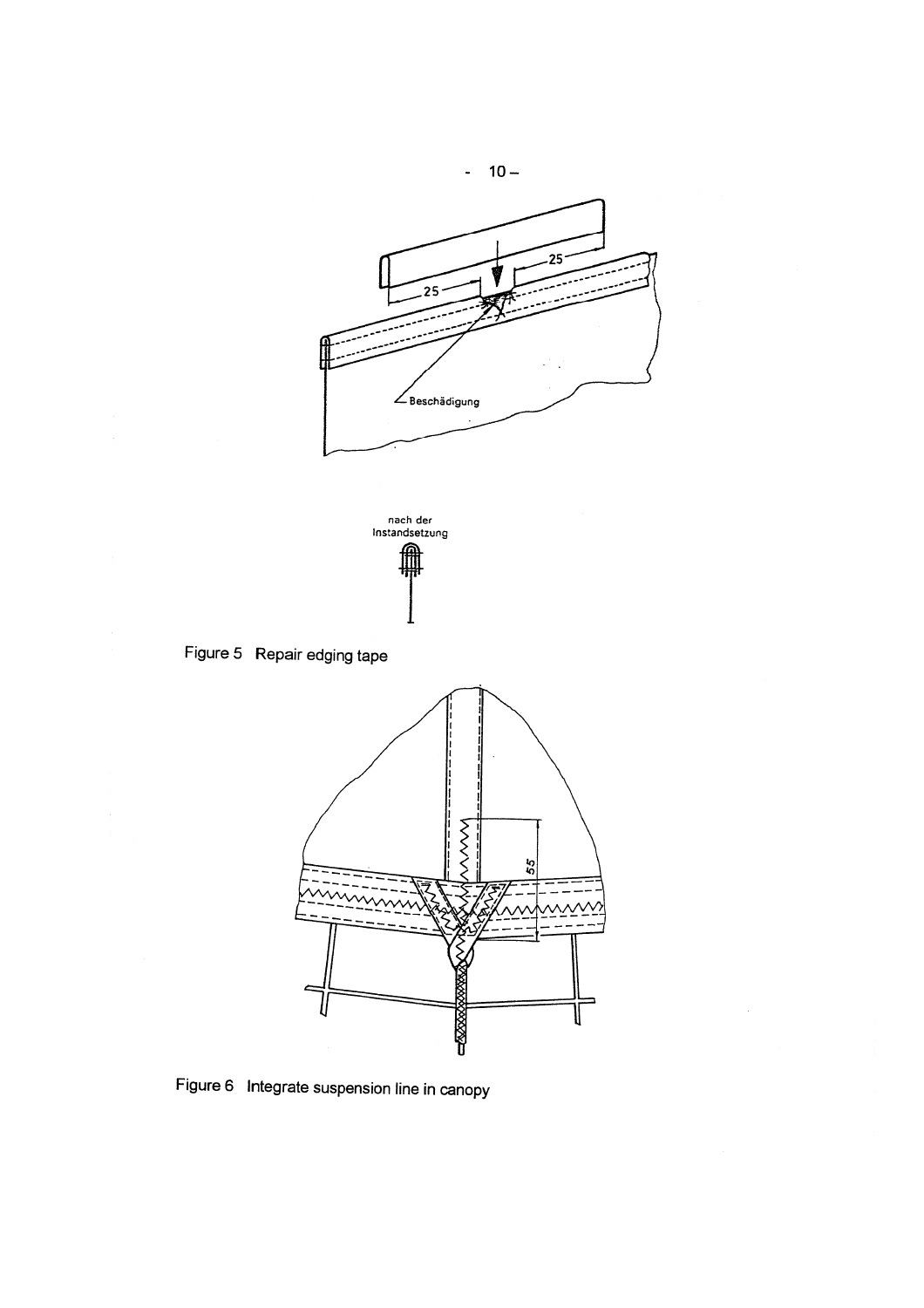

Figure 7 Tie suspension lines into separable rectangular ring



Figure 8 Replace top line

 $\begin{array}{c} \frac{1}{2} \\ 1 \end{array}$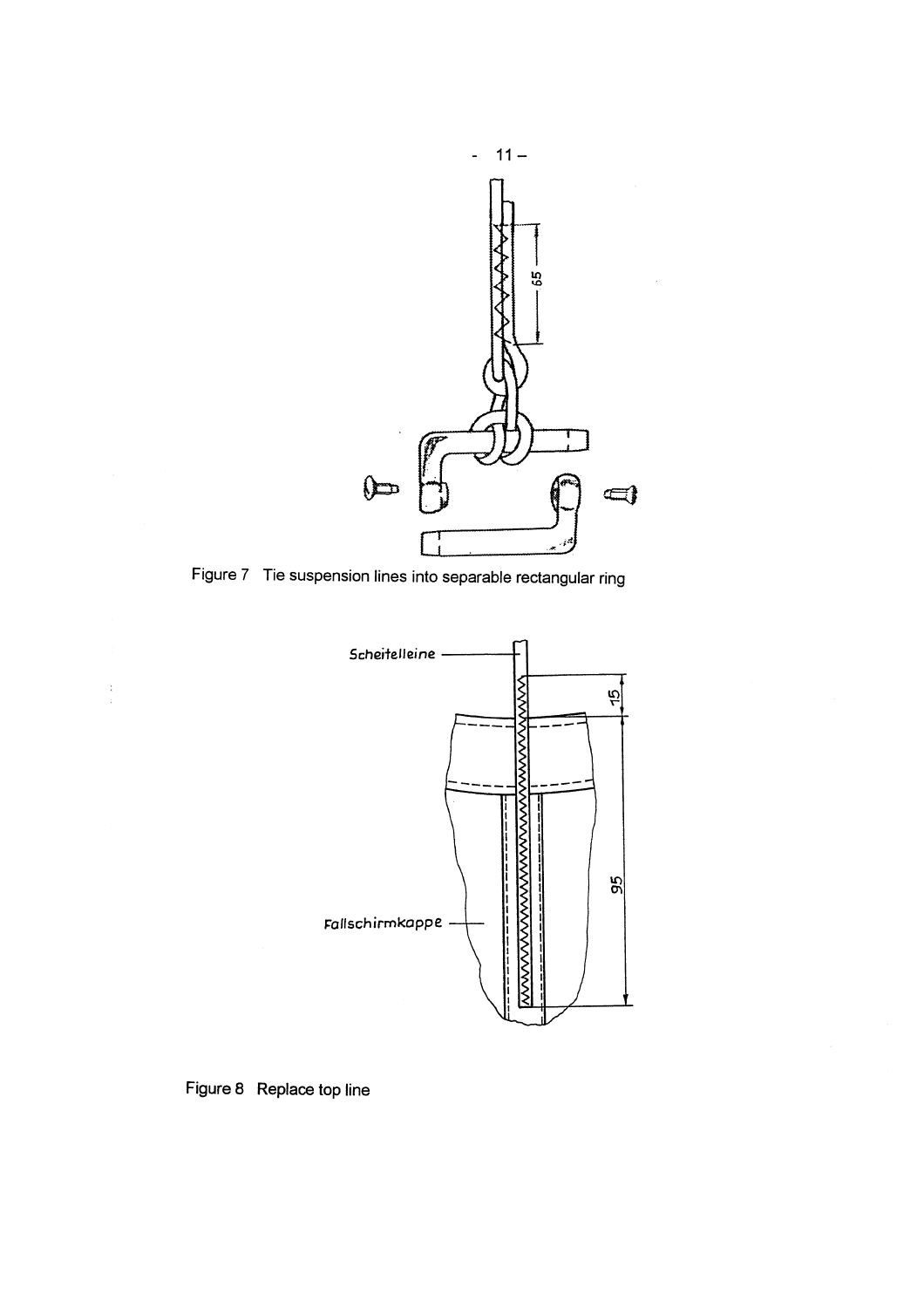

Fallschirmkappen-Innenseite



Schnitt A-B

Figure 9 Patch top tape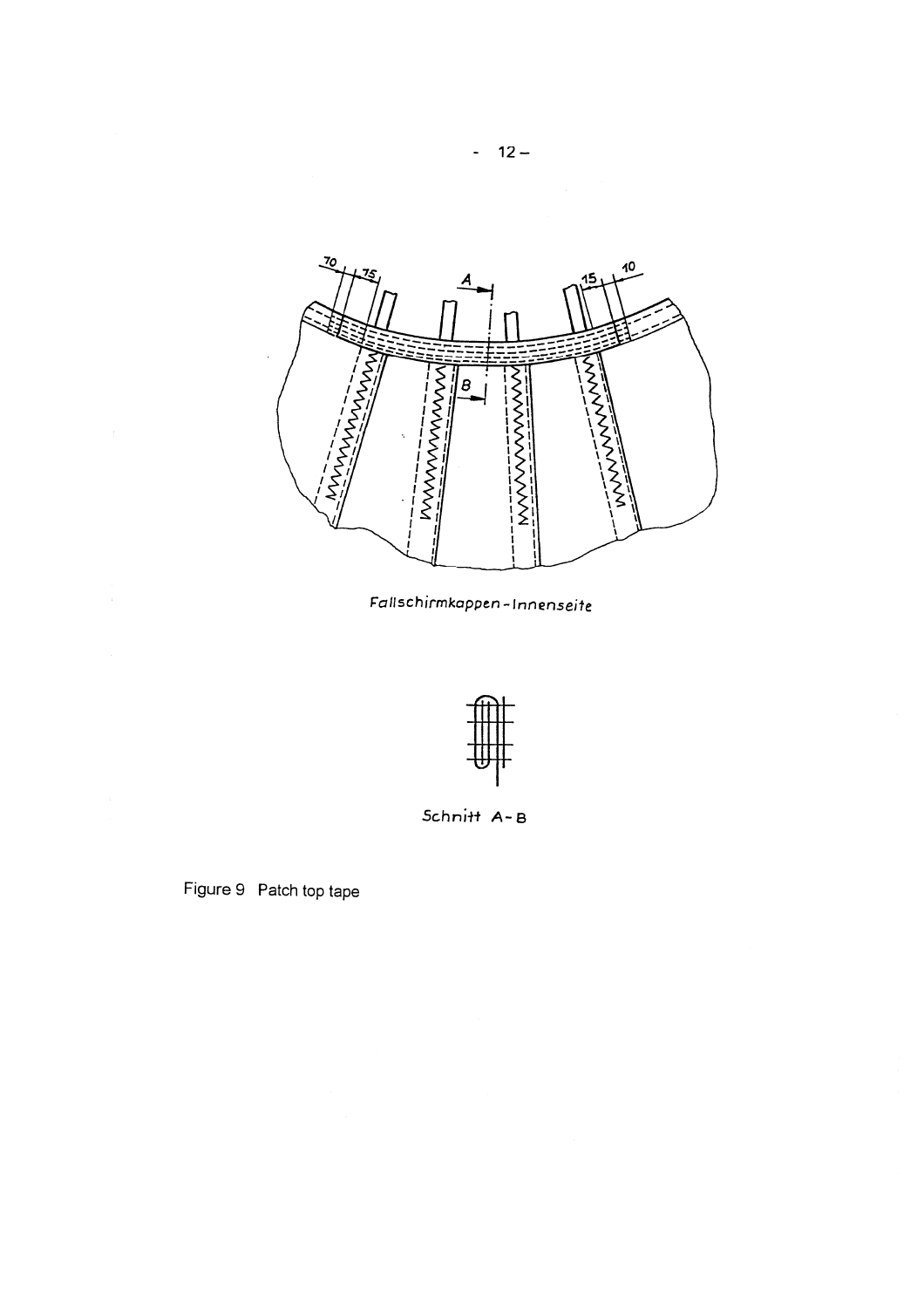

Figure 10 Patching the canopy

 $-13-$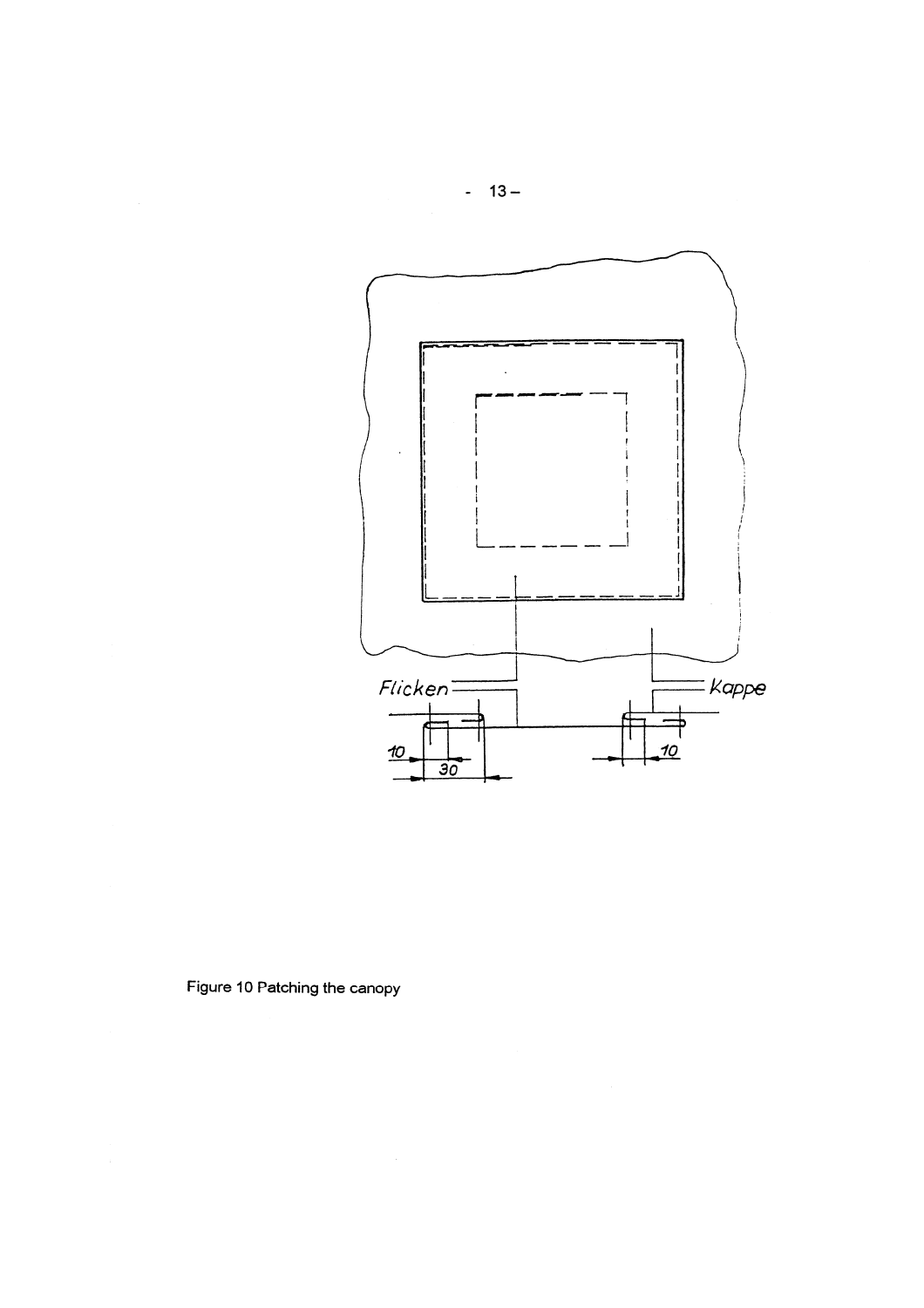

Fertig vernäht (Kappe von außen)

# Figure 11 Patching the canopy

÷.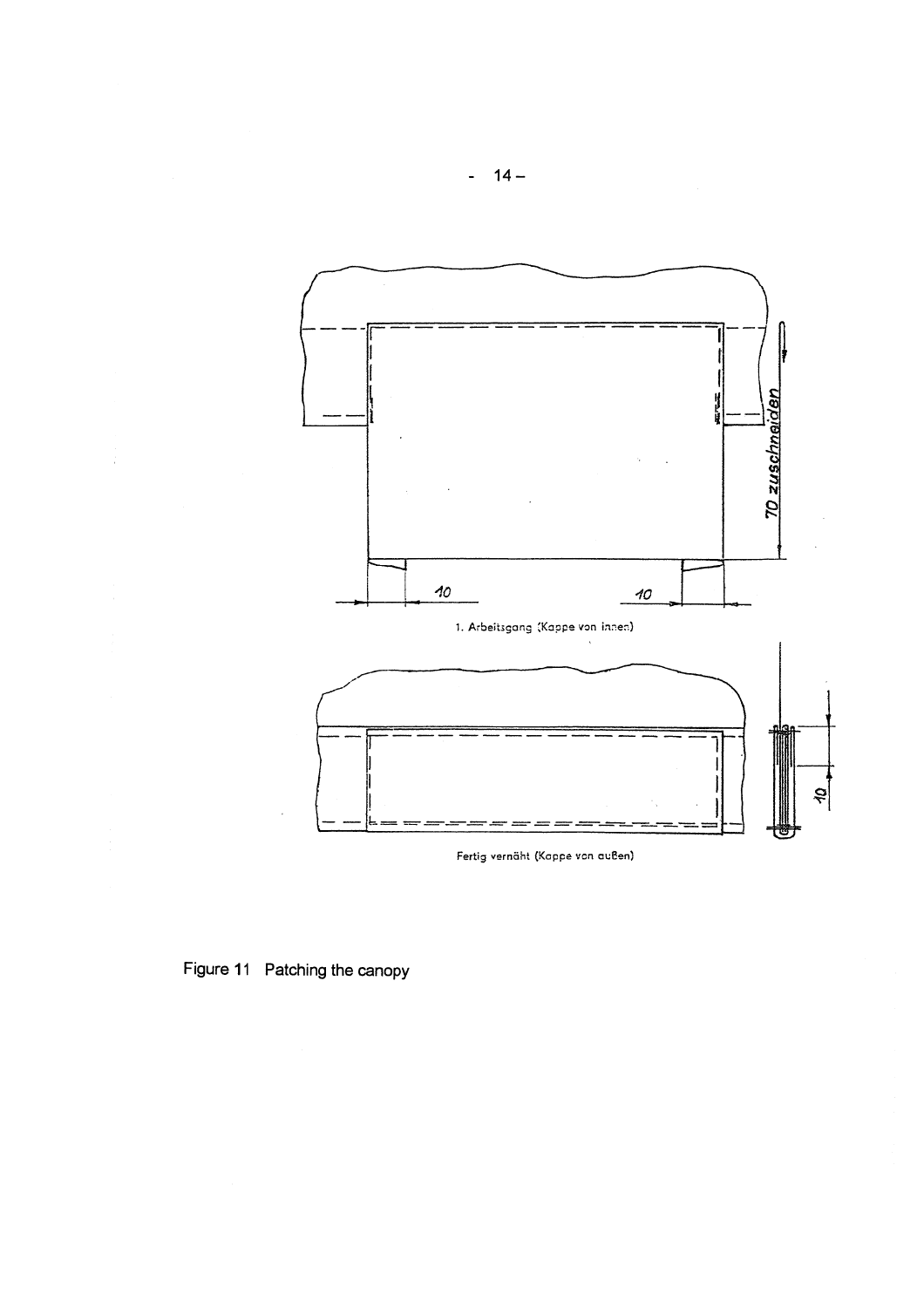![](_page_14_Figure_0.jpeg)

 $\bar{z}$ 

![](_page_14_Figure_1.jpeg)

 $\sim$